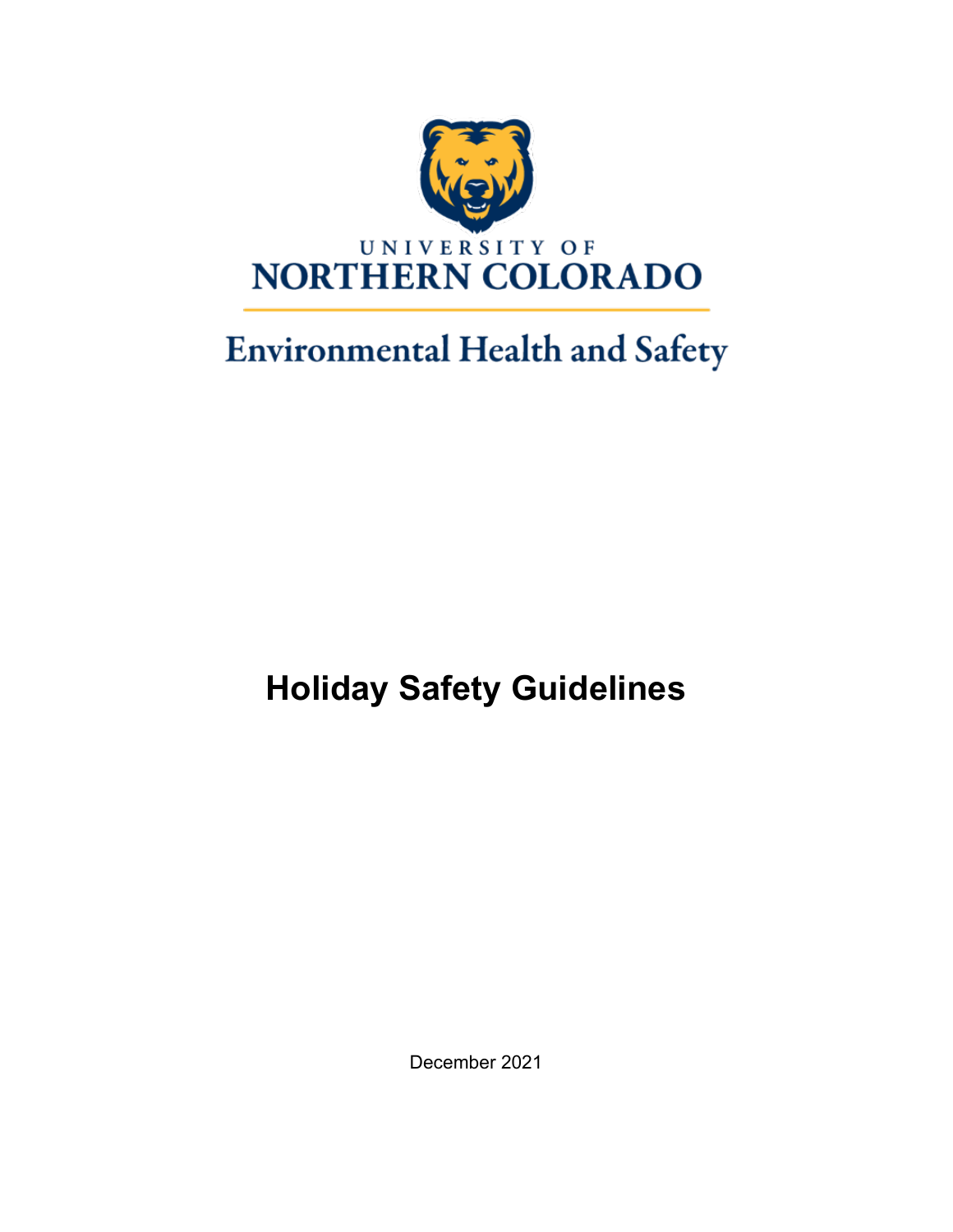

## **Environmental Health and Safety**

*Holiday Safety Guidelines* 

## *TABLE of CONTENTS*

- I. Purpose
- II. Holiday Trees
- III. Candles
- IV. Electrical Lights
- V. Garlands and Displays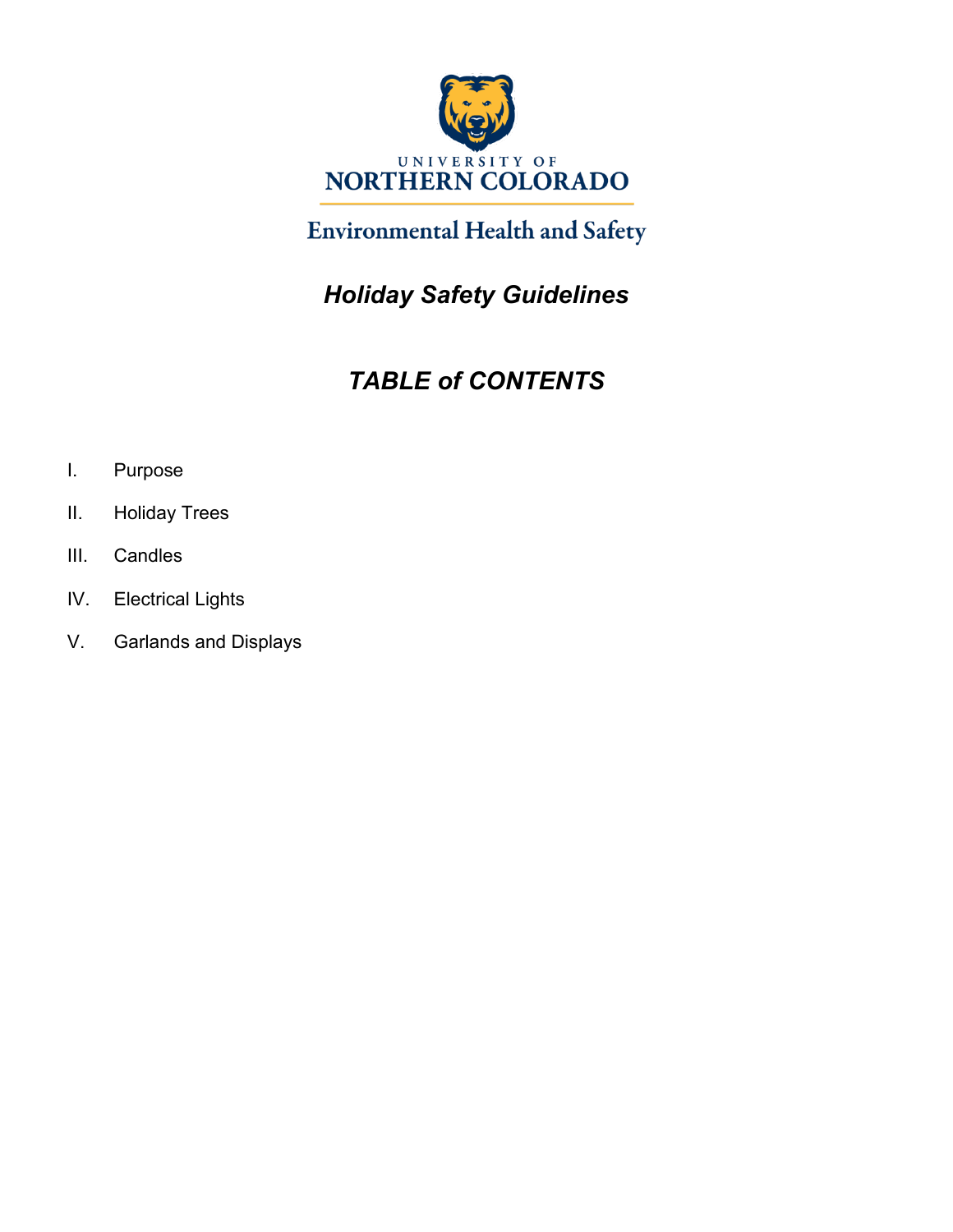

### **Environmental Health and Safety**

### **Holiday Safety Guidelines**

#### **I. Purpose**

The following information provides fire safety guidelines for holiday decorations on campus. Your cooperation will help make this a safer holiday season for all.

#### **II. Holiday Trees**

Live trees are prohibited in all Residence Halls and large assembly areas (such as auditoriums, concert halls, gymnasiums, libraries, banquet halls, etc.). Live trees are allowed in other selected campus buildings. If allowed, the following guidelines must be followed:

- 1) Natural cut trees shall have the trunk bottoms cut off at least 0.5 inches above the original cut and placed in a support device.
- 2) Support devices shall:
	- Hold the tree securely, in the upright position, and on level floor to avoid tipping.
	- Be capable of containing a minimum 2-day water supply
	- Water level shall be maintained above the fresh cut and shall be checked a minimum of once daily.
- 3) The tree shall be removed from the building whenever the needles begin falling off.

Trees shall be kept at a minimum distance equal to or greater than the height of the tree from heat vents, any open flames, or heat-producing devices.

Artificial decorative trees must be flame resistant or flame retardant.

The list of unlisted electrical wiring and lighting on natural cut trees and artificial decorative vegetation is prohibited. The use of electrical wiring and lighting on artificial trees constructed entirely of metal is prohibited. Electrical wiring and lighting shall have a UL marking.

#### **III. Candles**

Open flames (including candles and incense) are prohibited in residence halls and residents' rooms. Candles and open flames shall not be used on or near decorative vegetation.

Candles are permitted in non-residence halls but please be mindful of campus fire safety policies and procedures that may require a permit.